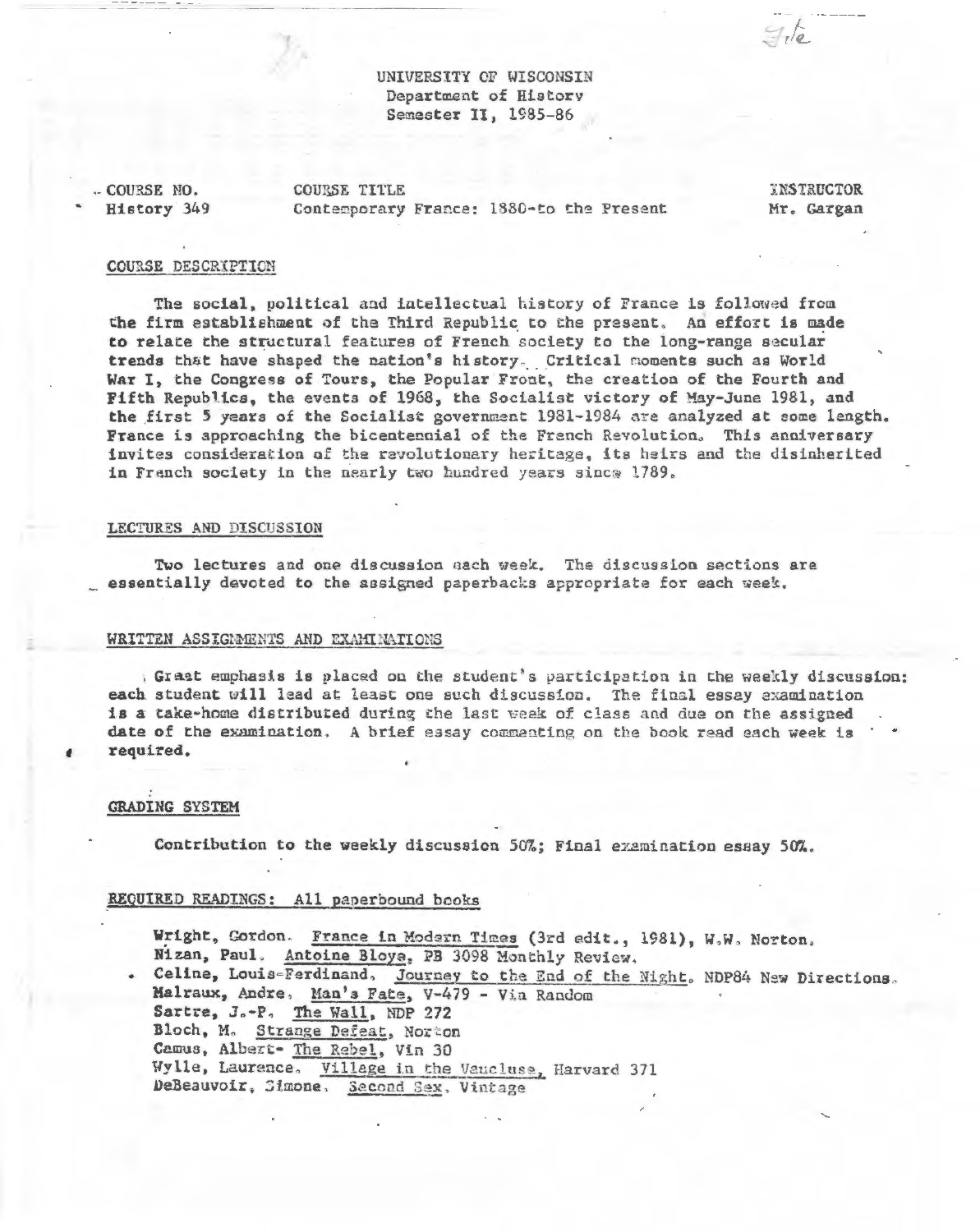#### UNIVERSITY OF WISCONSIN-MADISON Department of History Semester II, 1985-86

History 349 Contemporary France FINAL EXAMINATION E.T. Gargan

May 15, 1986

Please answer three (3) questions. Please return your examination to my office (4227 Humanities) on Thursday, May 15, between 2:45 and 4:45. Try to take some "pleasure" in the "text" you now write.

- 1. What are the grounds for arguing that the demographic changes in France since 1945 constitute a "revolution" when compared to the demographic history of the years 1880 to 1940?
- 2. What are some of the changes in France's regional history since 1945 that separate this time from the period 1880 to 1940?
- 3. How does the agrarian history and rural life of France after 1945 differ from that of the years 1880 to 1940? How does Lawrence Wylie contribute to our understanding of this century of change in France?
- 4. What essential comparisons and conclusions are to be drawn when contrasting the performance of France's non-agrarian economy in the years 1945 to the 1980's and that performance in the years 1880 to 1940?
- 5. How do you understand the social distances between the classes in France in the years 1880 to 1940 and 1945 to the present?
- 6. How may surrealism be said to have shattered the intellectual certitudes that governed French thought of the years 1880 to 1914? What were the consequences of this explosion?
- 7. Imagine a conversation between Celine and Nizan on the implications of their novels and their vision of French society. What limits would they find in each others work, what to praise?
- 8. Can you imagine Sartre, Camus, and Malraux discussing their hopes for the "human condition"? What might be considered especially French about their exchange on this perennial subject?
- 9. Following the death of Simone de Beauvoir on April 14, Elizabeth Badinter in Le Nouvel Observateur wrote: "What a paradox that this woman who never wanted children found herself effectively the spiritual mother of millions of daughters in the world!" She then adds that they have moved some distance from her, but "an essential part of themselves is buried with her today." And then concludes that Simone de Beauvoir made possible "what we have become." How do you respond to this tribute?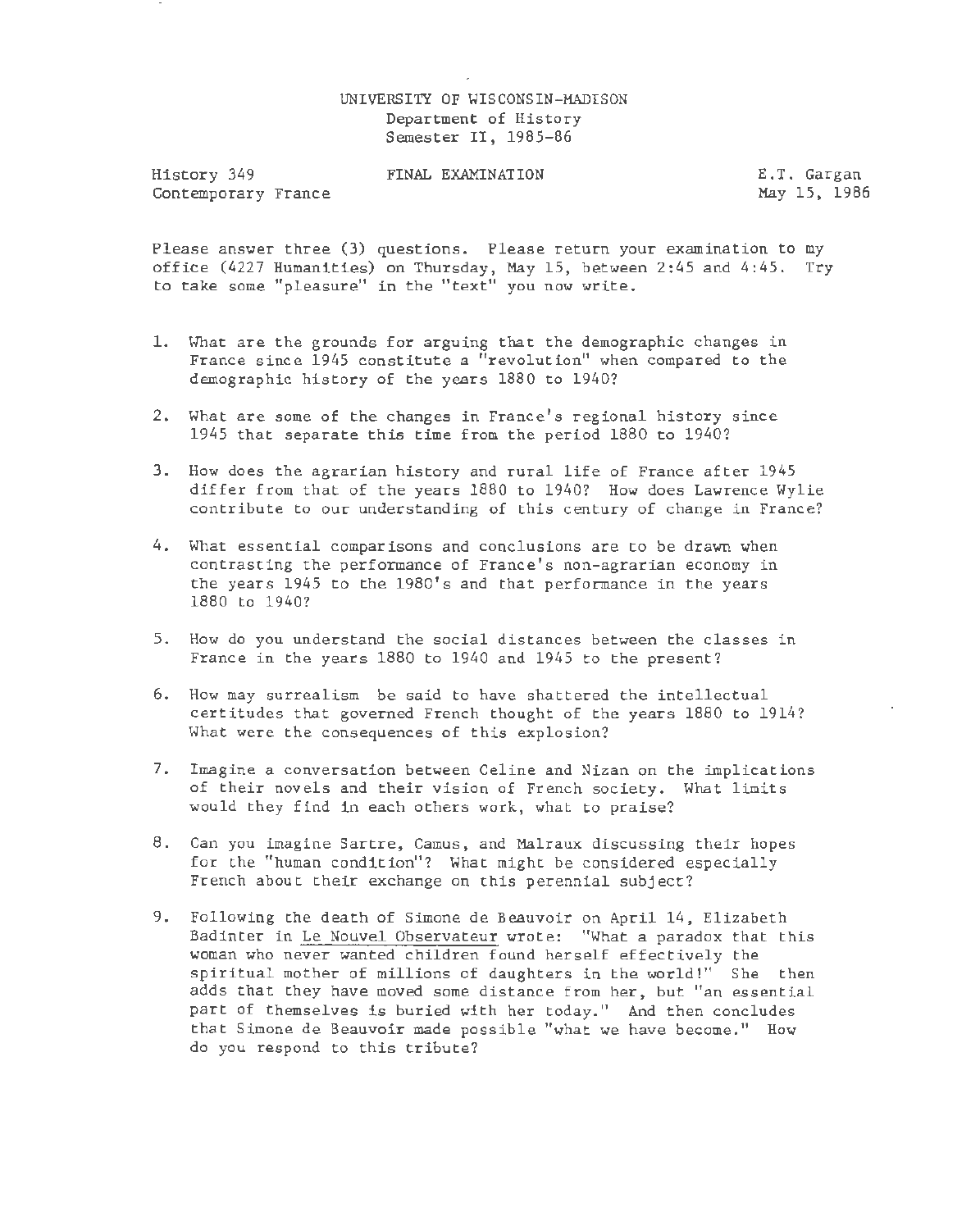UNIVERSITY OF WISCONSIN Department of History Semester II, 1989-90

History 349 Contemporary France: 1880 to the Present Mr. Gargan

#### COURSE DESCRIPTION

The *social, political* and intellectual history of France *is* fo l lowed from the finn establishment of the Third Republic to the present. An effort *is* made to relate the structural features of French society to the long-range secular trends that have shaped the nation's history. Critical moments such as World War I, the Congress of Tours, the Popular Front, the creation of the Fourth and Fifth Republics, the events of 1968, the Socialist victory of May-June 1981, and the years of the Socialist government 1981-1988 are analyzed at some length. Similarly, attention is 9iven to the legislative victory of the Right in March 1986 arxi the victory of the left in the presidential arxi legislative elections of 1988. France celebrated in 1989 the bicentennial of the French Revolution. This anniversary invites consideration of the revolutionary heritage, its *heirs*  and the disinherited in French society in the two hundred years since 1789.

#### LECTURES AND DISCUSSION

Two lectures and one discussion each week. The discussion sections are essentially devoted to the *assigned* paperbacks appropriate for each week.

#### WRITTEN ASSIGNMENTS AND EXAMINATIONS

Great emphasis is placed on the student's participation in the weekly discussion: each student will lead at least one such discussion. The final essay examination is a take-home distributed during the last week of class and due on the assigned date of the examination. A brief essay canmenting on the book read each week *is* required.

#### GRADING SYSTEM

Contribution to the weekly discussion 50%; Final examination essay 50%.

#### REQUIRED READINGS: All paperbound books

Wright, Gordon. France in Modern Times (3rd edit., or latest 1981), W.W. Norton. Nizan, Paul. Antoine Bloye, PB 3098 Monthly Review. Celine, Louis-Ferdinand. Journey to the End of the Night. NDP84 New Directions. Malraux, Andre. Man's Fate, V-479-Vin Random. Sartre, J. P. The wall, NDP 272. Bloch, M. Strange Defeat, Norton. Wylle, Laurence. Village in the Vaucluse, Harvard 371. DeBeauvoir, Simone. Second Sex, Vintage.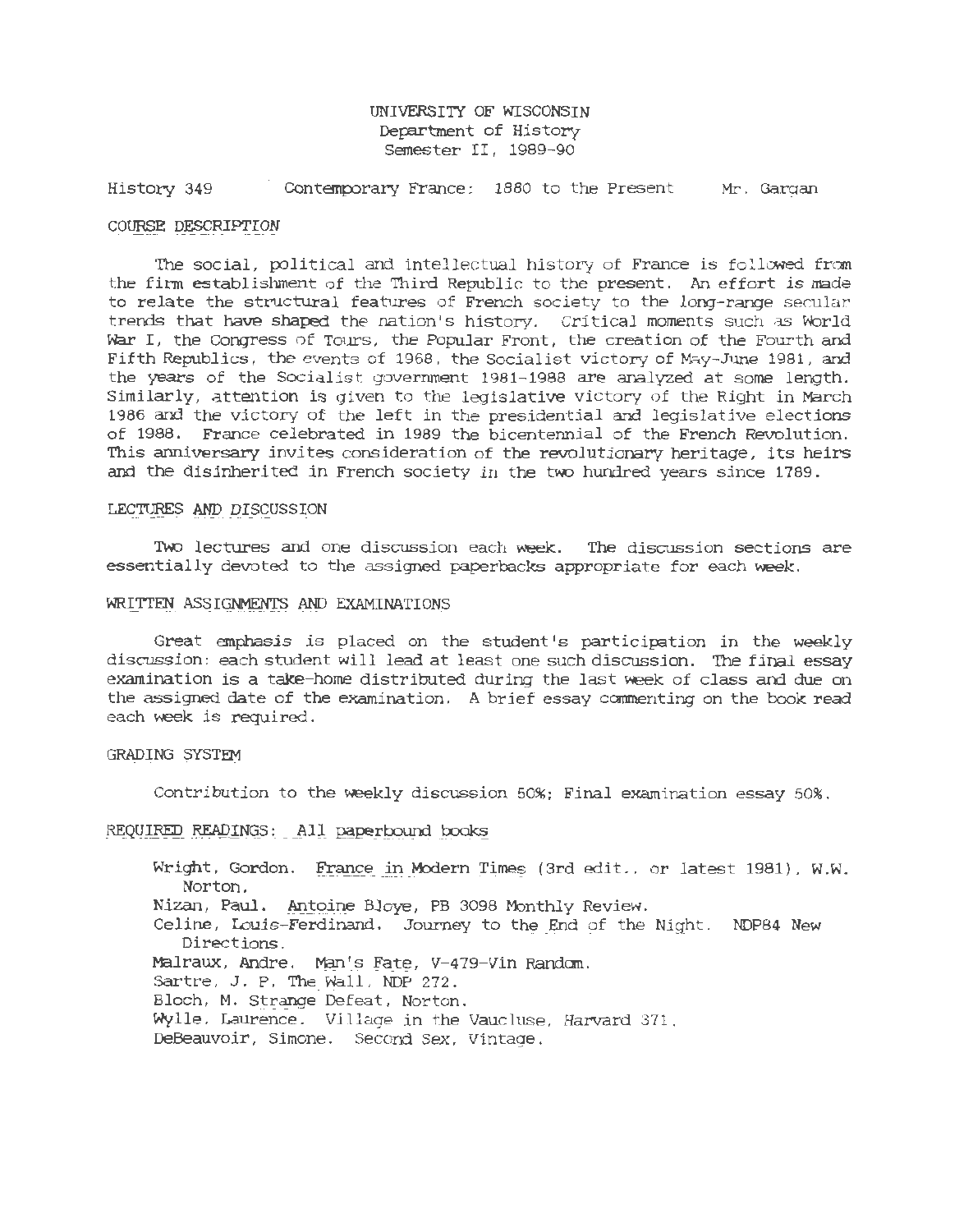#### UNIVERSITY OF WISCONSIN-MADISON Department of History Semester II, 1987-88

HISTORY 349 Contemporary France

## FINAL EXAMINATION E. T. Gargan

May 4, 1987

 $\ddot{\circ}$ 

Please answer two (2) questions. Please return your examination to my office (4227 Humanities) on Wednesday May 11, between 2:45 and 4:45. If you would feel more comfortable answering three (3) questions, please do so.

UNDERGRADUATE STUDENTS: On May 11, please return, with your final examination, the papers you wrote this term on the readings. Please put your papers in a folder.

- 1. The changes in France's demographic history since 1945 have been described as "revolutionary" when compared to the period 1880 to 1940. How do you understand these changes?
- 2. The changes in France's regional history since 1945 have been characterized as "revolutionary" when compared to the nation's regional experience in the years 1880 to 1940. What were these changes and what is the historical significance of this new situation?
- 3. Why may the changes in France's rural and agricultural history since 1945 be considered "revolutionary"?
- 4. What is your understanding of the social distances between the classes in France of the 1980s compared to their respective situations in the years 1880 to 1940?
- 5 . How do you understand the shared experiences of the French today with regard to the family, attitudes toward death, religion, superstitions, fears, and dreams?
- 6. What is the historical significance of Surrealism in the cultural history of France?
- 7. When do events matter as distinct from longue durée historical trends? Illustrate their significance by discussing one of the following "events": February 6, 1934, Vichy France, May 1968.
- 8. Compare the documentary and interpretative historical importance of two of the novels we read this term. Sartre's The Childhood of a Leader is to be considered as a novel.
- 9. Discuss the merit and limits of the following judgment about The Second Sex: "In the 1970's it was used as a starting point in the women's movement and in conscious-raising groups. It is read differently in the 1980s. Today, for a younger generation, it is criticised as pessimistic and without any clear direction for liberation." Judith Okely, Simone de Beavoir, p. 51.

·-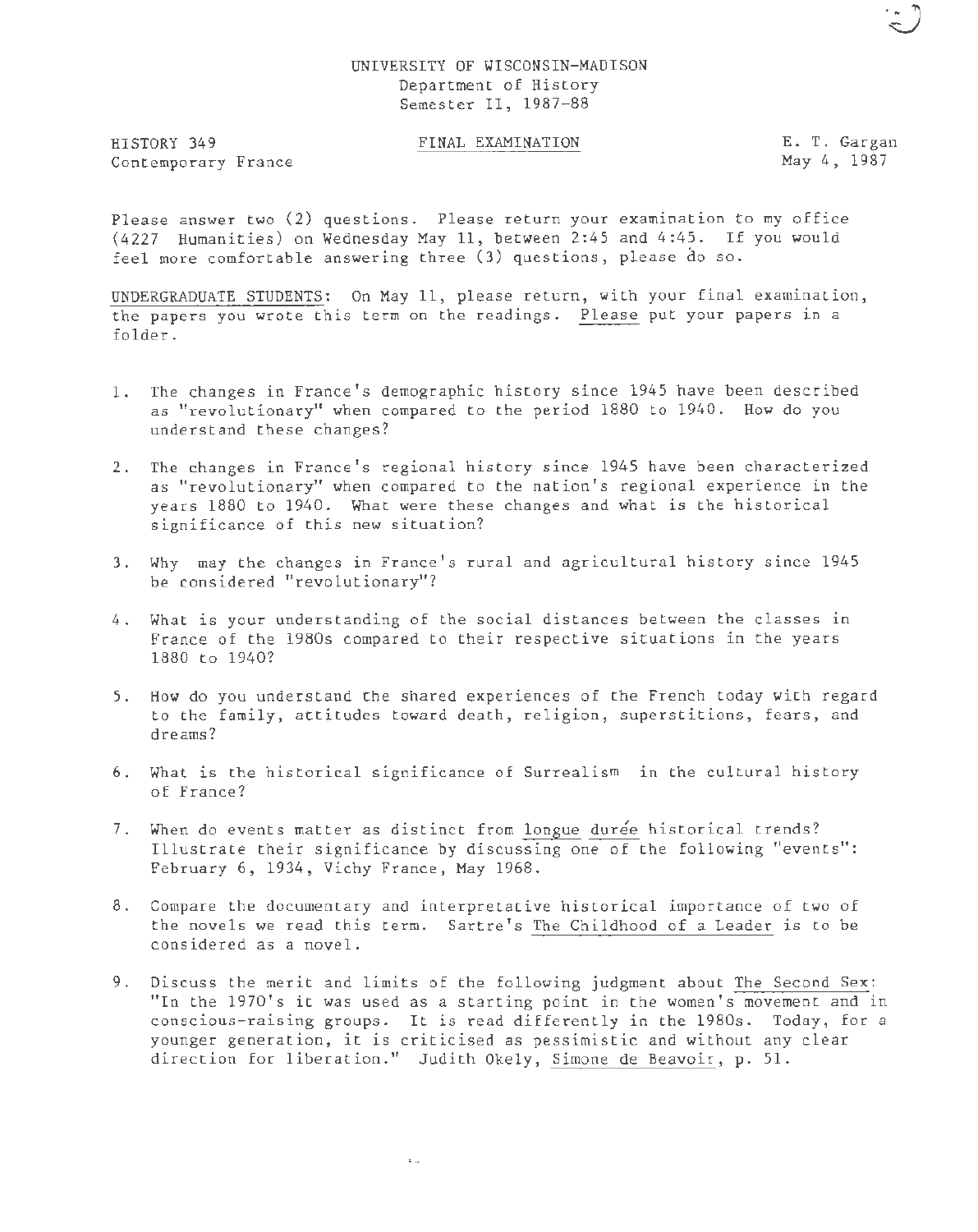$\binom{2}{3}$ 





I COMTAT-VENAISSIN, see Vaucluse, p. 733.

2 SAVOIE AND COMTE DE NICE. The Duché de Savoie (out of which the *départements* of Savoie and Haute Savoie were formed) and the Comté de Nice were not finally ceded to France until 1860.

3 TERRITOIRE DE BELFORT, the portion of the Département du Haut-Rhin which remained in French possessionin 1871 after the Franco-Prussian War. It retained its separate administrative status when Alsace and Lorraine were restored to France in 1919 by the Treaty of Versailles, and now ranks as a department.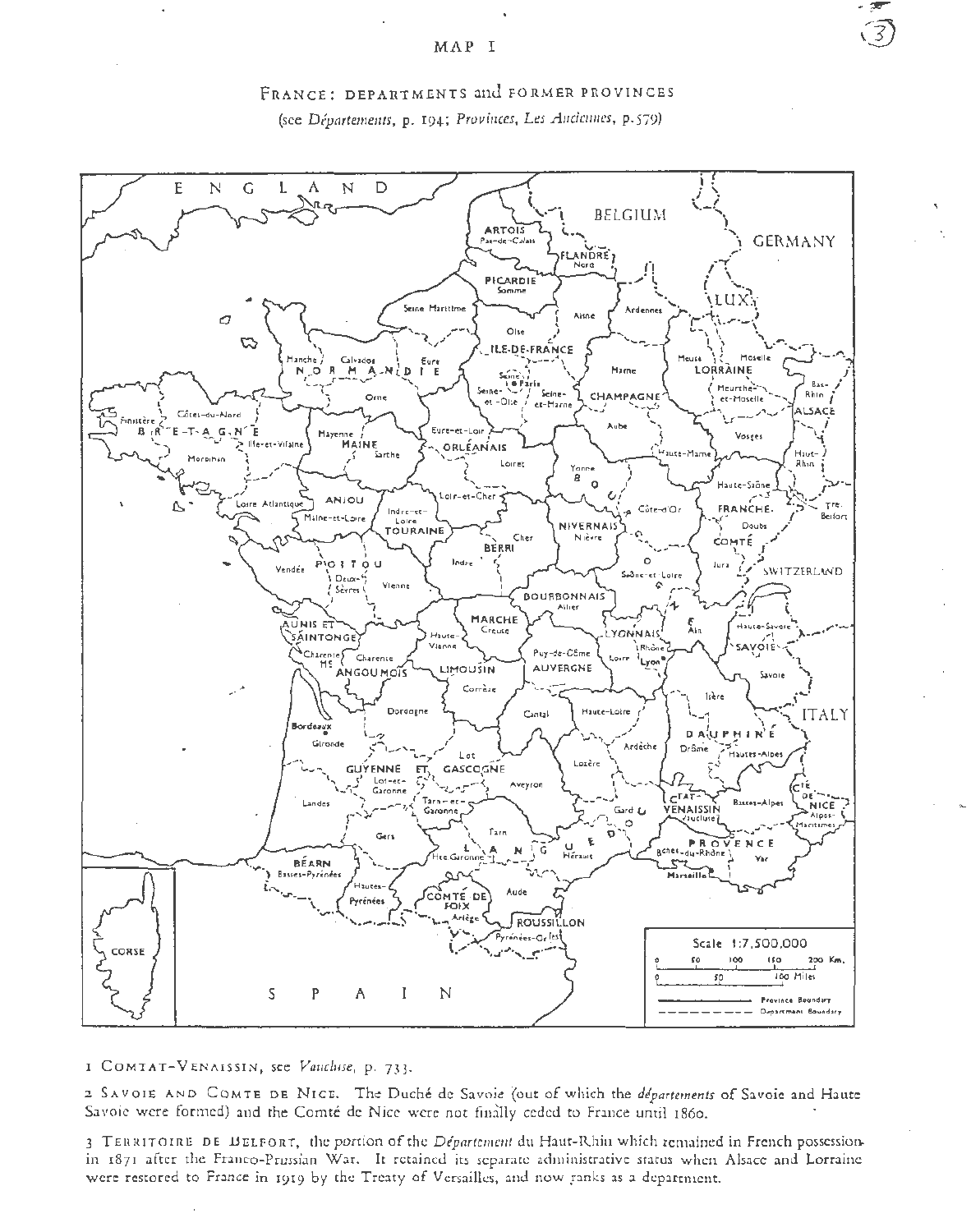# ET RÉGIONALES" NE LE



# Les socialistes devraient perdre la moitié de leurs régions

Les socialistes ne profiteront pas de ce qu'ils ten sousses ne protectes and the consent of the consent of the consent of the consent of the consent of the consent of the protectes at a series of an active of the state universal direct et au active reconnaux au soulizage universel airect et au source.<br>Comprimente la la gauche avait position de informé haut et fort que l'ancien système de<br>commando des membres des assemblées régionales.<br>Sales la dégarantique de la gauc ou il lui accordant plus de presidences que le libre

ques. Il n'via que douze ans que, par une loi vou-<br>lue par Georges Pommulou, elle est devenue on<br>établissement public géré par des hommes pultiques. Aujourd'hui, la voità élevée au statut de

Les résultats des élections régionales du 16 mars are vont pas facilité, la prise en tenire de dent de l'assemblée répionale. Celle-ci ne pourra. tion au ling de son mandal, tenverser le protis.<br>Rent qu'elle va élire le vendredi 24 inars : ceuret, à l'inverse du gouvernement, ne dispose pas de movens legislatifs pour s'assurer la lidélité de sa  $m$ nin era é

In propertionable o'a postrant cas preduit tous les effets aux l'ai

derni-point de plus aux séconds qu'aux premiers,<br>alors que le PS en perd 1,73. Le RPR et l'UDF<br>perdent en peu moins d'un point, alors que les  $\frac{1}{2}$  divers drove  $\frac{1}{2}$  on each and  $\frac{1}{2}$  and  $\frac{1}{2}$  and  $\frac{1}{2}$  and  $\frac{1}{2}$ nal fait pratiquement le même score

cette relieve uniformaté des movemnes natio-<br>nales campurle, toutefois, des différences impor-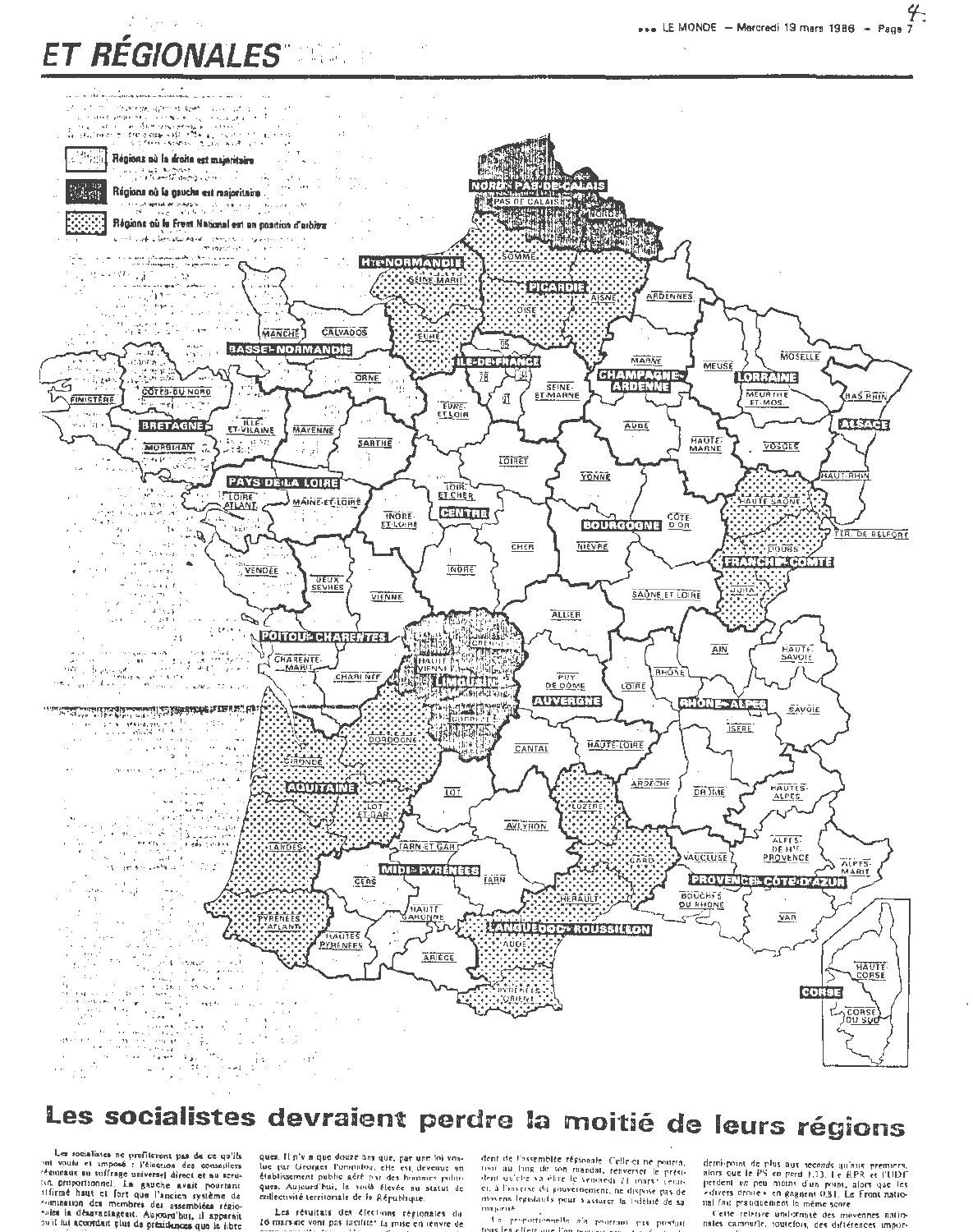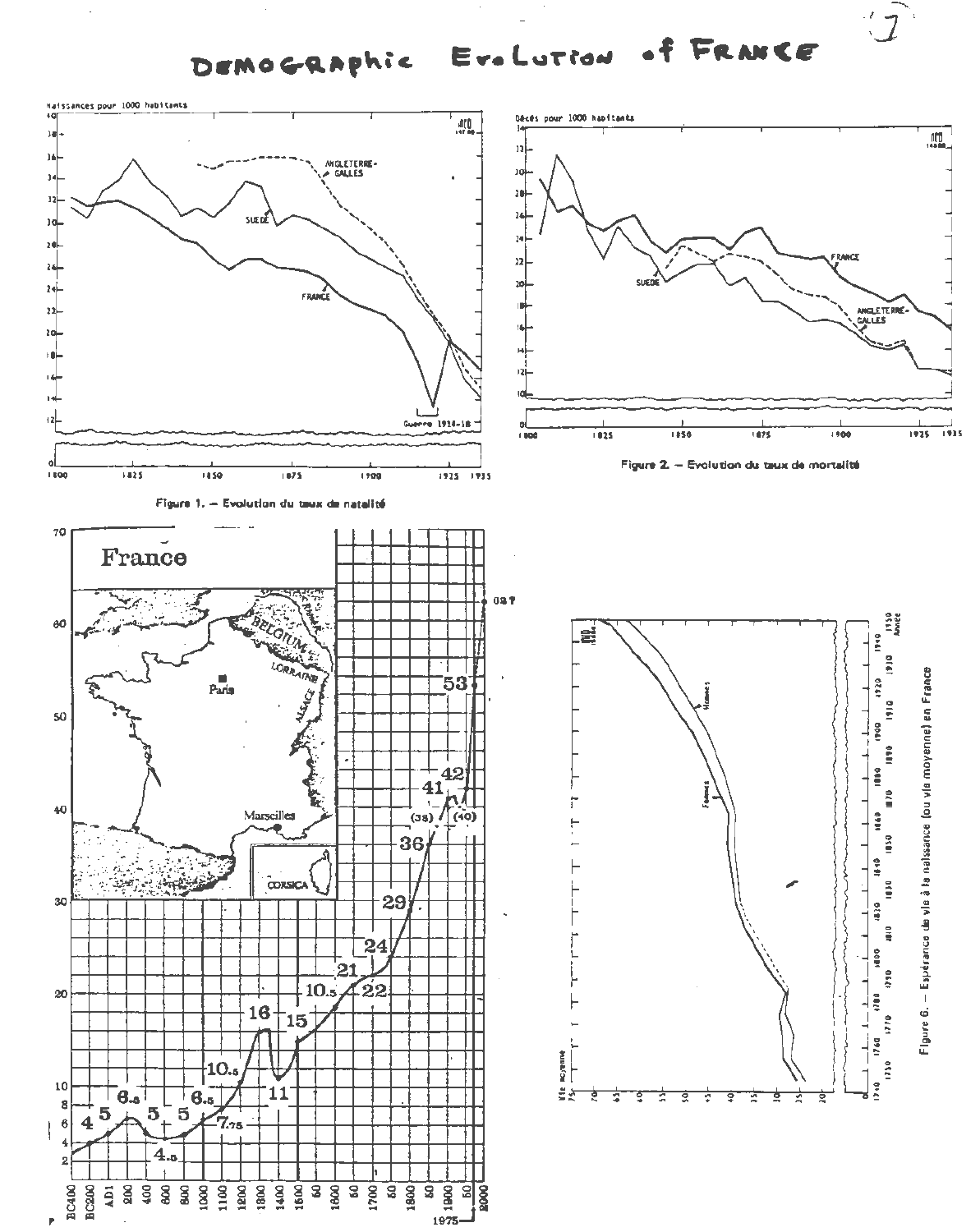Tertiary

| Years               | 1851 | 1881 | 1901 | 1921 | 1936 | 1954 | 1962 | 1968 |        |
|---------------------|------|------|------|------|------|------|------|------|--------|
|                     |      |      |      |      |      |      |      |      |        |
| Primary<br>Sector   | 53   | 48   | 42   | 43   | 37   | 30   | 22   | 16   |        |
| Secondary<br>Sector | 25   | 27   | 31   | 29   | 30   | 34   | 37   | 40   |        |
|                     |      |      |      |      |      |      |      |      | $\sim$ |

% of Active Population in the Three Sectors of the Economy

Sector | 22 | 25 | 27 | 28 | 33 | 36 | 41 | 44

Source -  $IBID.$ , p. 30

| Age<br>when ending<br>studies | 1901 | 1906           | 1911           | 1921           | 1926         | 1931           | 1936           | 1946           | 1954            | 1962 | 1968           |
|-------------------------------|------|----------------|----------------|----------------|--------------|----------------|----------------|----------------|-----------------|------|----------------|
| <i>Illiterates</i>            | 12   | 10             | 8              | 6              | 5            | 4              | $\overline{3}$ | $\overline{2}$ | I               | 1    |                |
| $7 - 9$                       | 14   | 12             | 10             | $\overline{7}$ | 4            | 3              | $\overline{2}$ | 1              | 1               |      |                |
| $10 - 12$                     | 17   | 15             | 14             | 11             | 10           | 8              | 6              | 4              | $\overline{2}$  | I.   |                |
| $13 - 14$                     | 40   | 44             | 48             | 54             | 58           | 61             | 64             | 65             | 65              | 61   | 57             |
| $15 - 18$                     | 12   | 13             | 14             | 15             | 16           | 17             | 18             | 20             | 23              | 27   | 30             |
| $19 - 21$                     | 4    | 4              | 4              | 5              | 5            | 5              | 5              | 5              | $6\phantom{.}6$ | 7    | $\overline{7}$ |
| $22+$                         | 1    | $\overline{2}$ | $\overline{2}$ | $\overline{2}$ | $\mathbf{2}$ | $\overline{2}$ | $\overline{2}$ | 3              | $\overline{2}$  | 3    | 4              |
| TOTAL                         | 100  |                |                |                |              |                |                |                |                 |      |                |

Distribution of Active Population at the Age of Leaving School

N.B. The Years 1901-1946 refer to masculine active population

1954, 1962, 1968 refers to total active population

Source: Revue Population, Mai-Juin 1968

سيديد  $\mathbf{K}_\mathrm{c}$